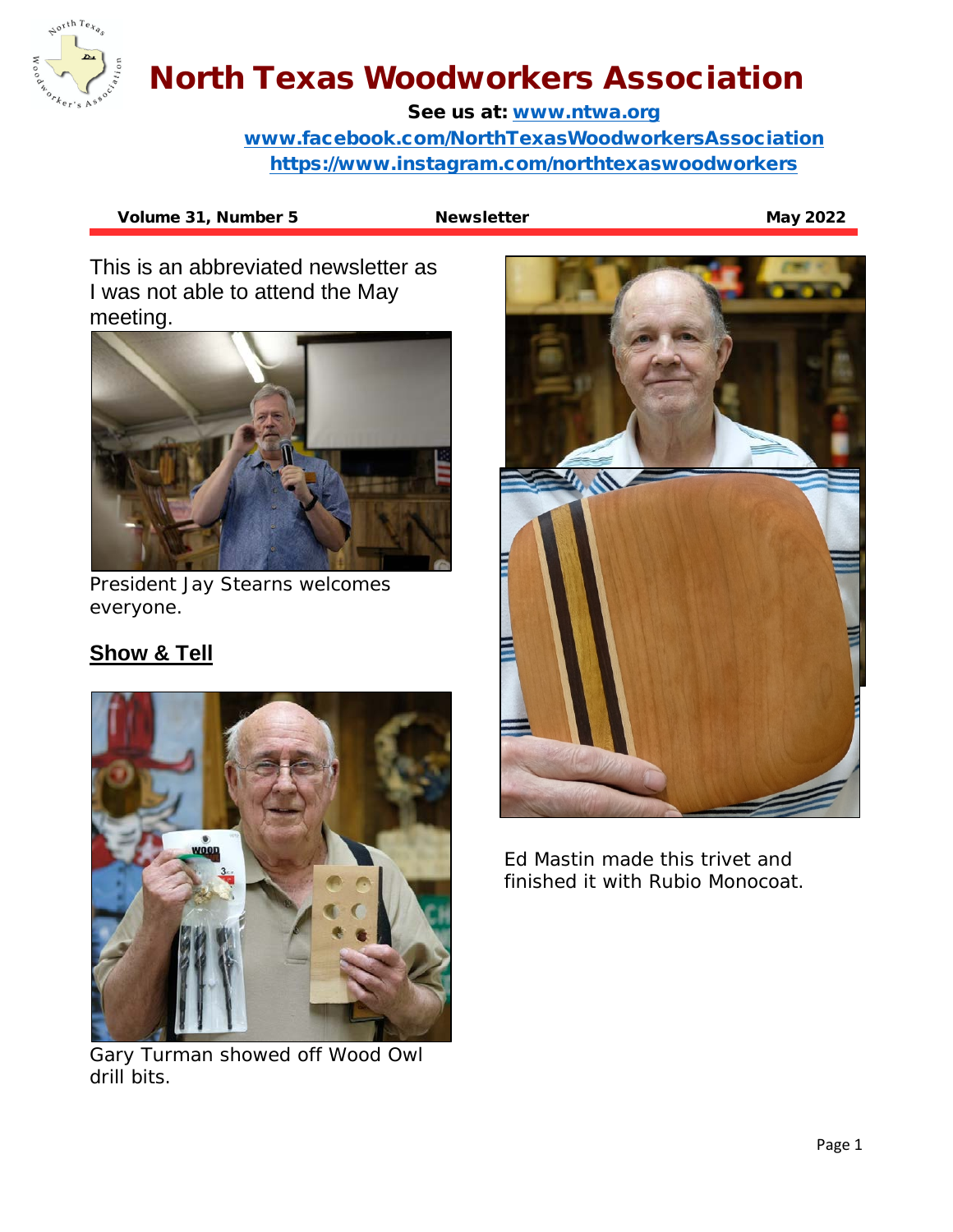

See us at: [www.ntwa.org](http://www.ntwa.org/) [www.facebook.com/NorthTexasWoodworkersAssociation](http://www.facebook.com/NorthTexasWoodworkersAssociation) <https://www.instagram.com/northtexaswoodworkers>

Volume 31, Number 5 Newsletter May 2022



Bill Jacobs made this playing card holder out of mesquite.



This is Chris Bull's dovetail guide.



Brian O'Donnell's 3D cutting board.



Bodie Pyndus displays the inlay banding for his church's alter table.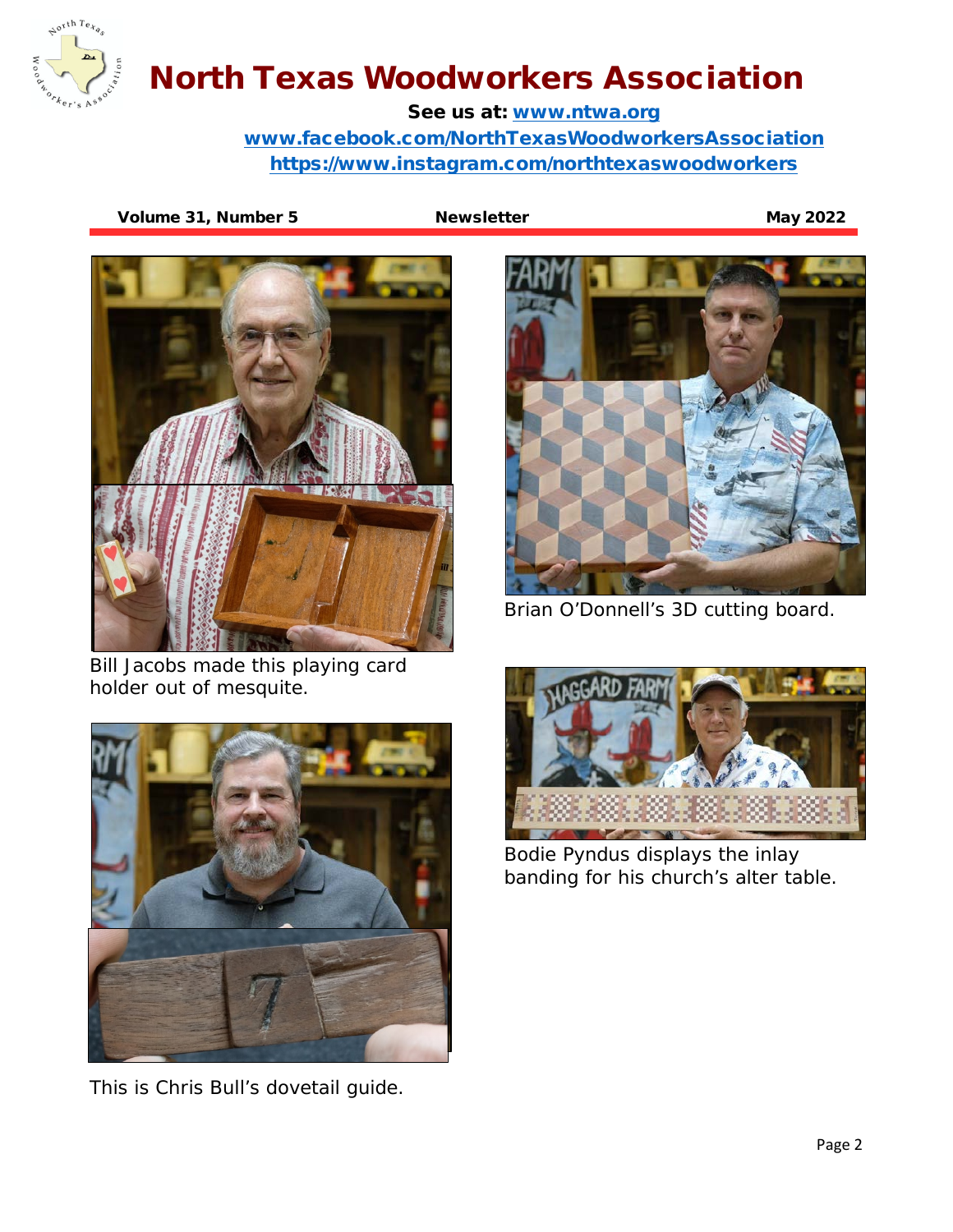

See us at: [www.ntwa.org](http://www.ntwa.org/) [www.facebook.com/NorthTexasWoodworkersAssociation](http://www.facebook.com/NorthTexasWoodworkersAssociation) <https://www.instagram.com/northtexaswoodworkers>

Volume 31, Number 5 Newsletter Metal and May 2022



Roger McDaniel brought in his sixpack carrier. Note the cool bottle cap key on the right!



Jay Stearns shows off another superb bandsaw box.



Sidney Futrell and his cherry and walnut table.

#### **Raffle**

Chris Bull: Swann Morton Dovetail Marking Knife

Dave Cassman: Nicholson 12" Halfround Rasp. New old stock made in the USA

Roger McDaniel: EZ Tension bandsaw tension gauge for  $\frac{1}{2}$ " to  $\frac{3}{4}$ " blades **Bill Bush: Rockler Dust Right 4" hose** storage rack from Larry's estate Phil Lardis: Right Arm Clamp from Larry's estate

Jim Cadorette: Radius Gauge Set - $1/64'' - V_2''$  gages with holder from Larry's estate

Kevin Pilgrim: Lancelot replacement chain for carving disc from Larry's estate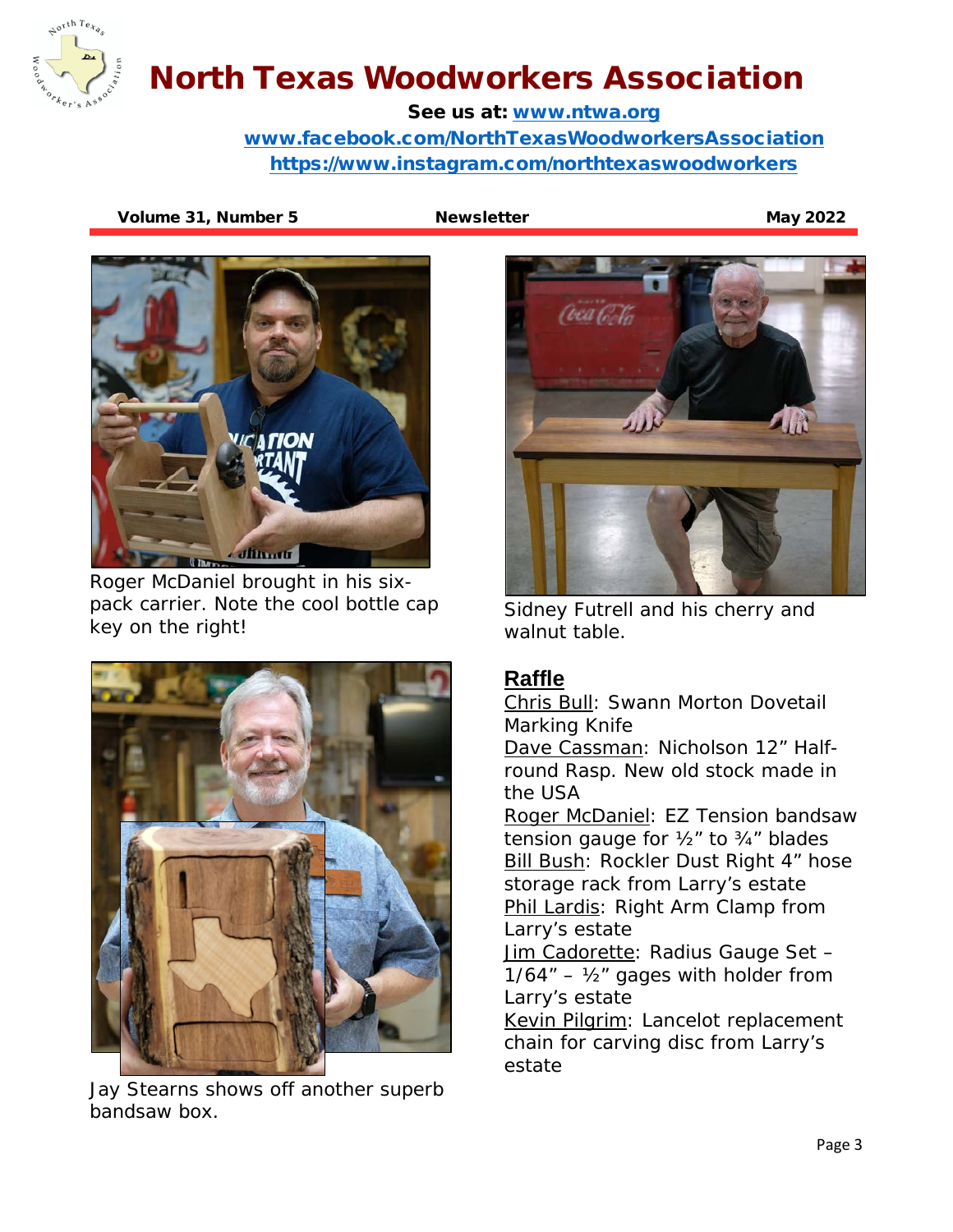

See us at: [www.ntwa.org](http://www.ntwa.org/) [www.facebook.com/NorthTexasWoodworkersAssociation](http://www.facebook.com/NorthTexasWoodworkersAssociation) <https://www.instagram.com/northtexaswoodworkers>

Volume 31, Number 5 Newsletter May 2022

#### **Program**

Reed Robinson shared his process/techniques and tools he uses to craft his beautiful chair.